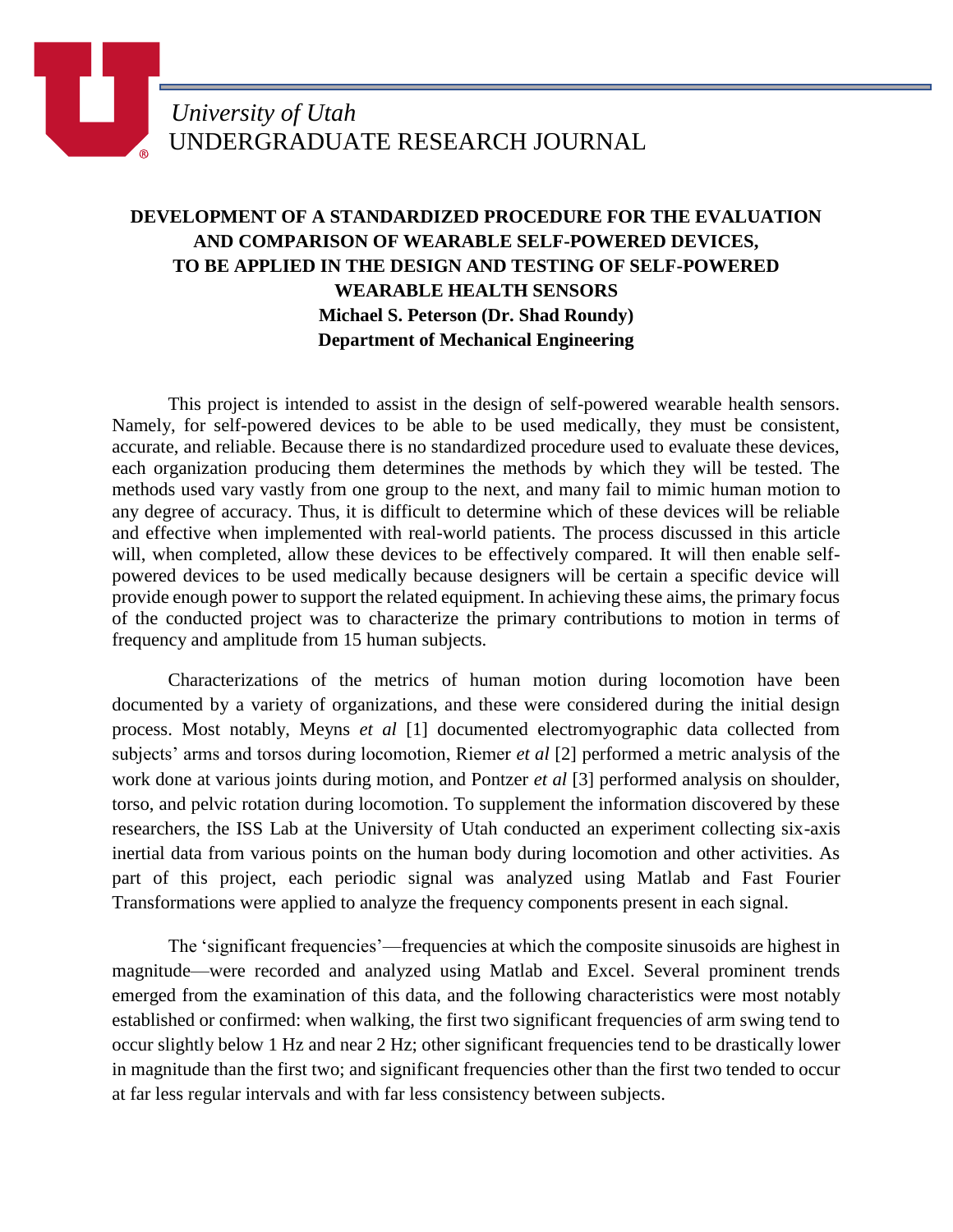Once general trends had been determined, a series of periodic summations was developed based upon these trends. Each equation, which consisted of as many as four summed sinusoids, represented the basic single-axis linear or rotational excitation experienced at a given body location during a specific activity. However, when a single-axis mechanical swing arm was programmed to replicate these sinusoids, the power generated by a device placed on the swing arm was, in every case, drastically lower than the power generated by the same device in a real-world test. Thus, it was concluded that a single-axis mechanical swing-arm is an insufficient evaluation method for wrist-worn energy harvesters.

Because the mechanics of human locomotion are so complex, any system that accurately represents all of them is likely to be uneconomical, making it unlikely to be widely implemented. It is thus necessary to determine which aspects of human motion most drastically contribute to the power harvested at the wrist. The analysis of these kinematics is the next crucial step in the development of an accurate and economical mechanical benchtop test for wrist-worn energy harvesters.

Examples of the graphs used to analyze data: Figure 1 shows an example FFT plot. Four 'significant frequencies' have been circled, these frequencies have been recorded and compared with those from other subjects. Figure 2 shows a comparison of significant frequencies between different subjects completing the same test. Table 1 lists the most significant frequency and the related magnitude for 15 subjects during a given test.



Frequency (Hz)